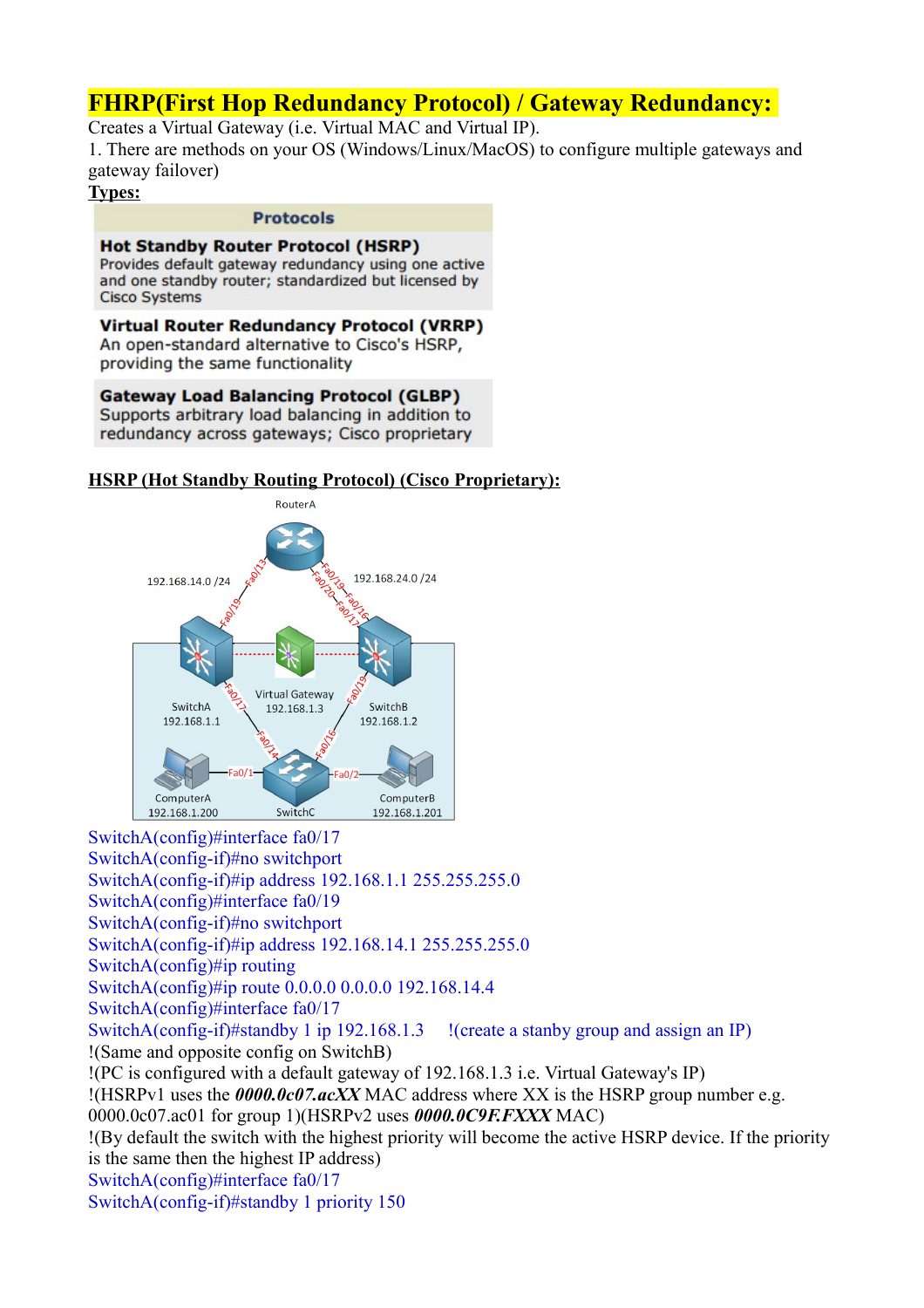SwitchA(config-if)#standby 1 preempt SwitchA(config-if)#standby 1 preempt delay minimum 60 !(If a router or reboots it might need some time to "converge") SwitchA(config-if)#standby 1 version 2 !(version must be same on both devices) SwitchA(config-if)#standby 1 authentication md5 key-string md5pass SwitchA(config-if)#standby 1 timers msec 100 msec 300 !(default 3 secs hello time and 10 secs hold time)

|                                      | <b>HSRPv1</b>                            | HSRPv2                                         |
|--------------------------------------|------------------------------------------|------------------------------------------------|
| <b>Group numbers</b>                 | $0 - 255$                                | $0 - 4095$                                     |
| <b>Virtual MAC</b><br><b>Address</b> | $0000.0c07$ .acXX (XX = group<br>number) | $\vert$ 0000.0c9f.fxxx (XXX = group<br>number) |
| Multicast<br>address                 | 224.0.0.2                                | 224.0.0.102                                    |

### **HSRP States:**

| <b>State</b>   | <b>Explanation</b>                                                                                                                  |
|----------------|-------------------------------------------------------------------------------------------------------------------------------------|
| <b>Initial</b> | This is the first state when HSRP starts. You'll see this just after you<br>configured HSRP or when the interface just got enabled. |
| Listen         | The router knows the virtual IP address and will listen for hello messages from<br>other HSRP routers.                              |
| <b>Speak</b>   | The router will send hello messages and will join the election to see which<br>router will become active or standby.                |
| Standby        | The router didn't become the active router but will keep sending hello<br>messages. If the active router fails it will take over.   |
| <b>Active</b>  | The router will actively forward packets from clients and sends hello<br>messages.                                                  |

**HSRP/GLBP Interface States** 

Speak · Gateway election in progress

Active · Active router/VG

Standby · Backup router/VG

Listen · Not the active router/VG

!(Can use MSEC with HSRP v2)

### **Interface tracking:**

1. Select an interface to track and if it fails decrease the priority so that another device can become the active router.

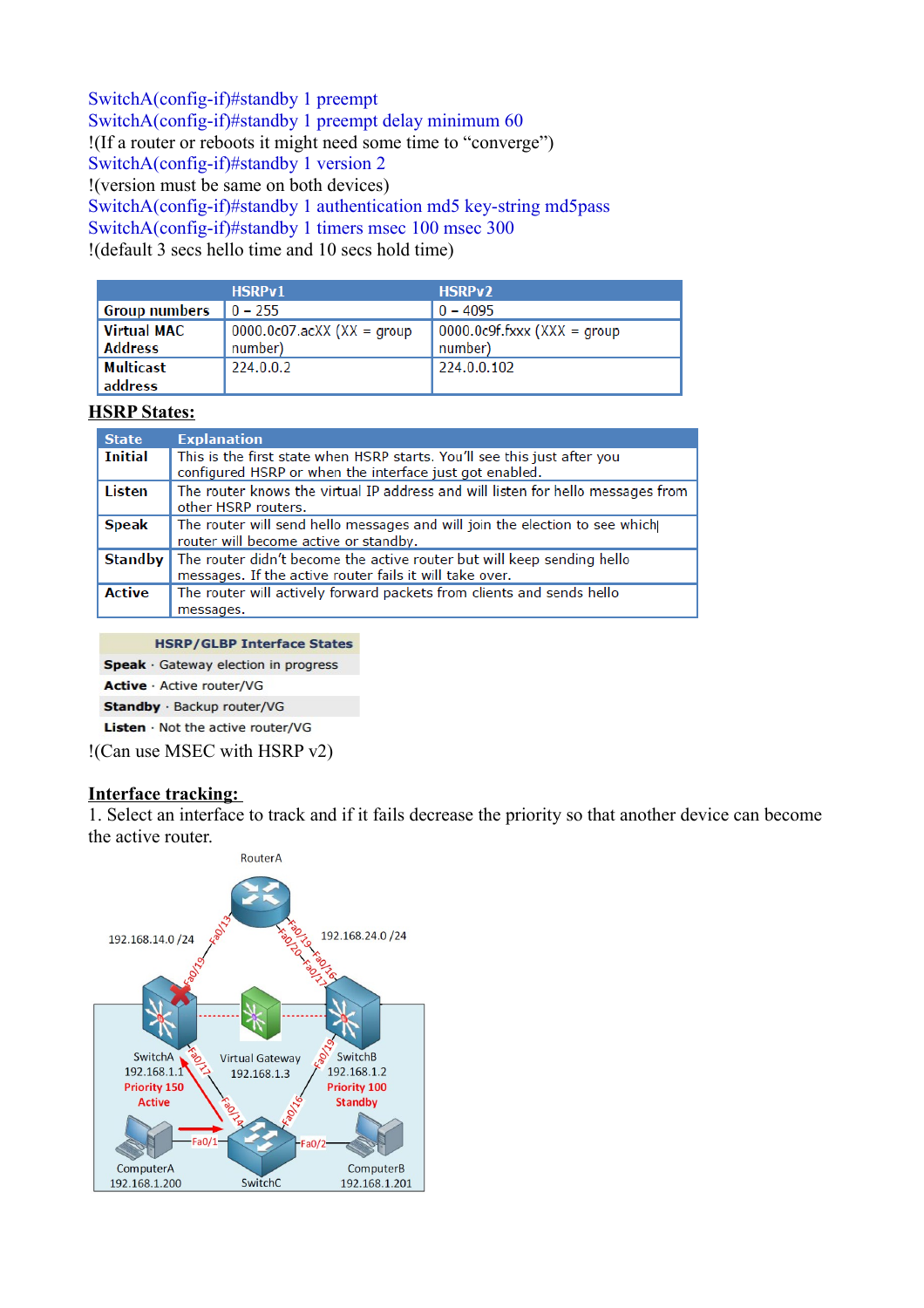SwitchA(config)#interface fa0/17 SwitchA(config-if)#standby 1 preempt SwitchB(config)#interface fa0/19 SwitchB(config-if)#standby 1 preempt SwitchA(config-if)#standby 1 track fastEthernet 0/19 !(Test) SwitchA(config)#interface fa0/19 SwitchA(config-if)#shutdown !(Verify) SwitchA#show standby | include Priority Priority 140 (configured 150) SwitchA(config)#interface fa0/17

SwitchA(config-if)#standby 1 track fastEthernet 0/19 60

!(If the links goes down again the priority will become 90 reducing it by 60 so the other device with default priority 100 will then become active)

!(Interface tracking will only check the state of the interface not if anything fails upstream) **IP SLA with object tracking:**

!(IP SLA can be used for many things. One of them is to generate a ping to a destination every X seconds and we can combine this with object tracking) SwitchA(config)#interface fa0/17 SwitchA(config-if)#no standby 1 track fastEthernet 0/19 60 SwitchA(config)#ip sla 1 SwitchA(config-ip-sla)#icmp-echo 192.168.14.4 SwitchA(config)#ip sla schedule 1 start-time now life forever SwitchA(config)#track 1 rtr 1 reachability SwitchA(config)#interface fa0/19 SwitchA(config-if)#standby 1 track 1 decrement 60 !(Test) RouterA(config)#interface fa0/13 RouterA(config-if)#shutdown

### **VRRP:**

#### **VRRP Interface States**

Master · Acting as the virtual router

Backup · All non-master routers

### **1. Exactly same config as HSRP except we use vrrp instead of standby**

2. VRRP uses the *0000.5e00.01XX* MAC address where XX is the VRRP group number.

3. VRRP can have the same IP as that of the real interface as opposed to HSRP.

### **50/50 load share config with HSRP or VRRP (Multiple HSRP/VRRP) Groups:**

R1(config)#interface fa1/0

R1(config-if)#standby 1 ip 192.168.1.3

R1(config-if)#standby 1 priority 150

R1(config-if)#standby 2 ip 192.168.1.4

R2(config)#interface fa1/0

R2(config-if)#standby 1 ip 192.168.1.3

R2(config-if)#standby 2 ip 192.168.1.4

R2(config-if)#standby 2 priority 150

!(ComputerA can use 192.168.1.3 as its default gateway. ComputerB can use 192.168.1.4 as its default gateway. We now have load sharing and R1 and R2 will be redundant for each other)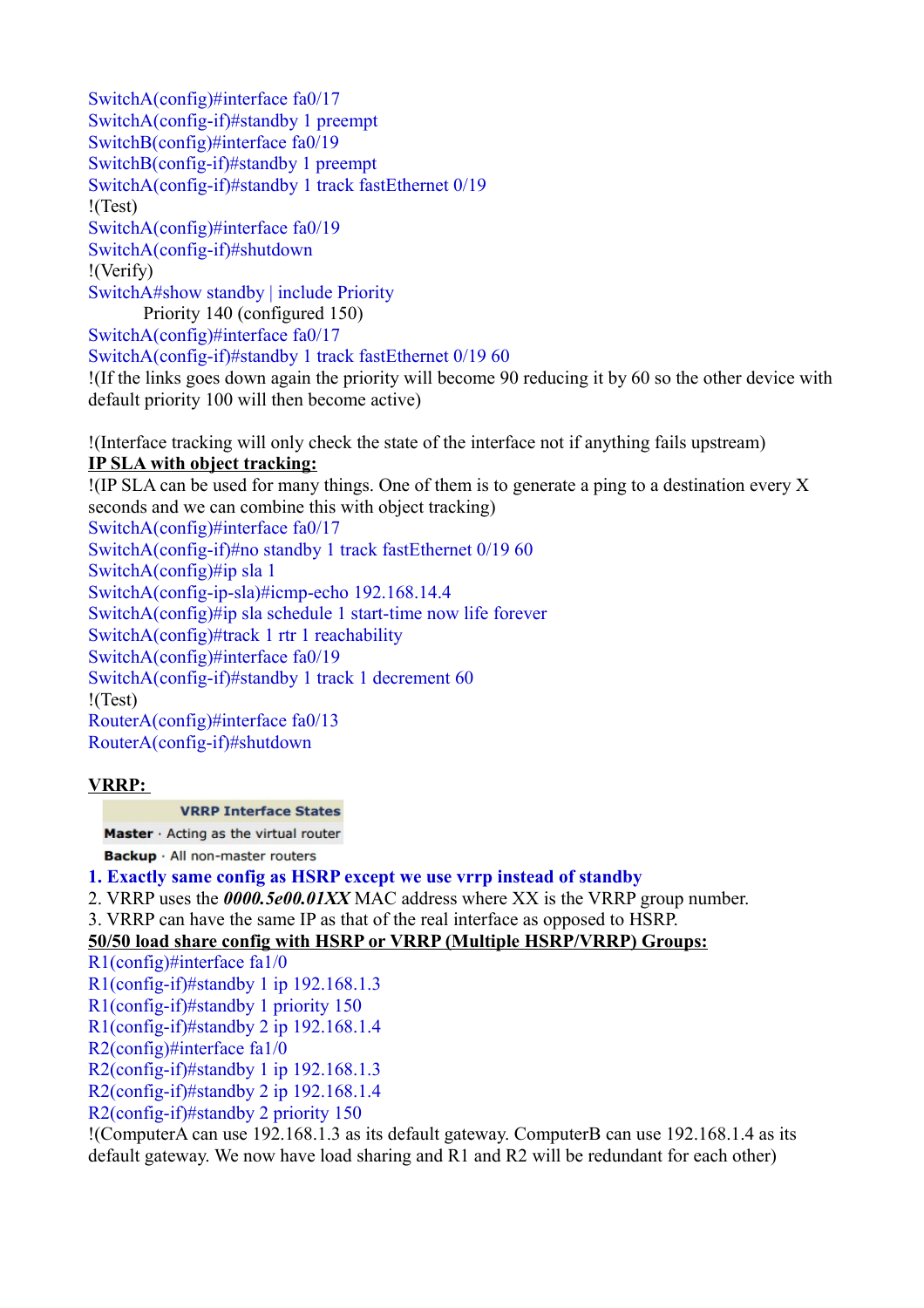

### **GLBP:**

R1(config)#interface fa1/0 R1(config-if)#glbp 1 ip 192.168.1.3 R1(config-if)#glbp 1 preempt R1(config-if)#glbp 1 authentication md5 key-string mypass !(Same and opposite config on SwitchB) R1(config-if)#glbp 1 priority 150 !(The virtual MAC address that GLBP uses is *0007.b400.XXYY* (where X = GLBP group number and  $Y = AVF$  number))

## **GLBP interface tracking:**

!(Interface tracking works differently for GLBP compared to HSRP or VRRP. It has a weighting mechanism whic is used to determine if a device can be AVF or not)



**GLBP Roles** 

**Active Virtual Gateway (AVG)** Answers for the virtual router and assigns virtual MAC addresses to group members

**Active Virtual Forwarder (AVF)** All routers which forward traffic for the group

#### **GLBP Load Balancing**

#### **Round-Robin (default)**

The AVG answers host ARP requests for the virtual router with the next router in the cycle

#### **Host-Dependent**

Round-robin cycling is used while a consistent AVF is maintained for each host

#### Weighted

Determines the proportionate share of hosts handled by each AVF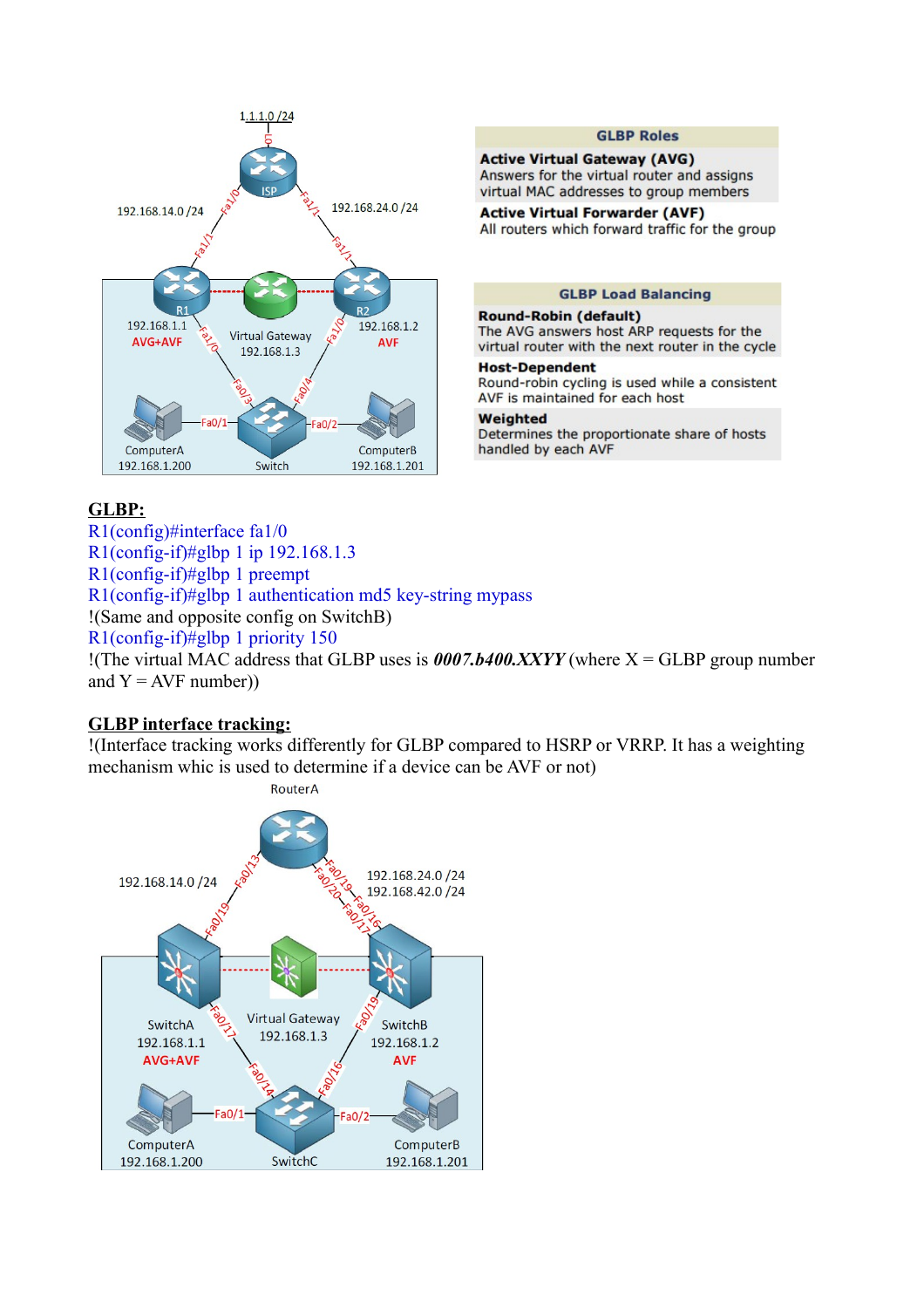SwitchB#show glbp | include Weighting Weighting 100 (default 100) SwitchB(config)#track 16 interface fastEthernet 0/16 line-protocol SwitchB(config)#track 17 interface fastEthernet 0/17 line-protocol SwitchB(config)#interface fa0/19 SwitchB(config-if)#glbp 1 weighting track 16 decrement 20 SwitchB(config-if)#glbp 1 weighting track 17 decrement 20 SwitchB(config-if)#glbp 1 weighting 100 lower 70 upper 90 !(Verify) SwitchB#show glbp | include Weighting Weighting 100 (configured 100), thresholds: lower 70, upper 90 !(Test and verify) *!(Now shutdown int fa0/16) !(Weighting 80 (configured 100), thresholds: lower 70, upper 90) !(Now shutdown int fa0/17) !(Weighting 60, low (configured 100), thresholds: lower 70, upper 90) !(Now 'no shutdown' int fa0/16 !(Weighting 80, low (configured 100), thresholds: lower 70, upper 90) !(Now 'no shutdown' int fa0/17) !(Weighting 100, low (configured 100), thresholds: lower 70, upper 90)* **Verification and Troubleshooting:** sh standby sh standby | inc priority sh standby | inc time sh standby bri sh standby vlan 1 debug standby events debug standby errors debug standby packets debug standby events track sh vrrp sh vrrp | inc priority sh vrrp | inc time sh vrrp bri sh vrrp vlan 1 debug vrrp events debug vrrp errors debug vrrp packets debug vrrp events track sh glbp sh glbp | inc priority sh glbp | inc time sh glbp bri sh glbp vlan 1 debug glbp events debug glbp errors debug glbp packets debug glbp events track sh ip arp !(verification of mac on the switch)  $c:\rightarrow$ ipconfig !(to verify the gateway configured on the PC)  $c:\rangle$  arp -a !(to verify the mac learned on the PC)